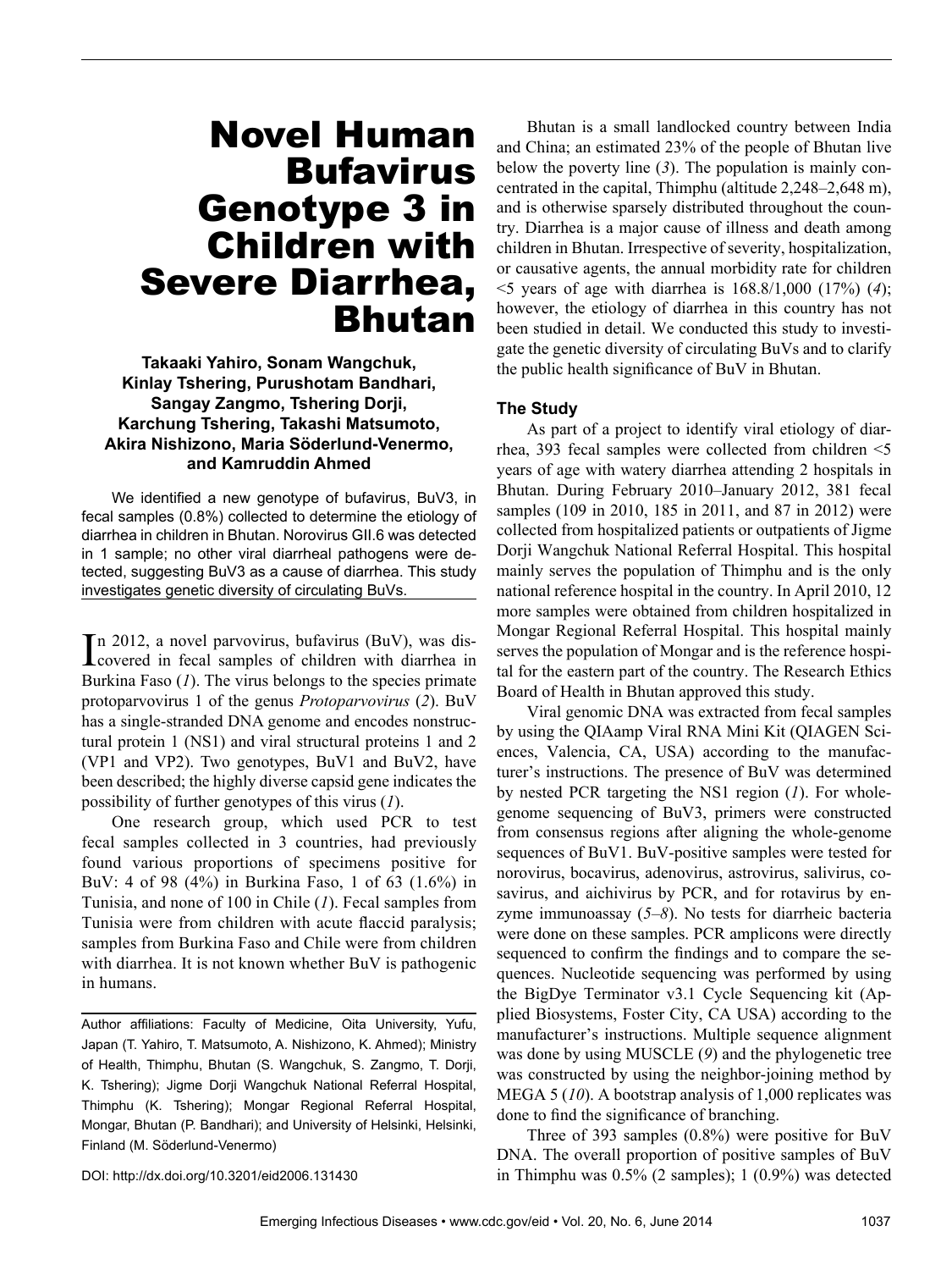#### **DISPATCHES**

| $arrows$ , $arrows$ , $arrows$ , $arrows$                                                                                                              |             |                                 |                 |              |                          |            |            |     |            |     |     |            |
|--------------------------------------------------------------------------------------------------------------------------------------------------------|-------------|---------------------------------|-----------------|--------------|--------------------------|------------|------------|-----|------------|-----|-----|------------|
|                                                                                                                                                        |             | Underlying                      | Sample          |              | Other viruses tested for |            |            |     |            |     |     |            |
| ID no.                                                                                                                                                 | Age, mo/sex | condition                       | collection date | Hospital     | RV                       | <b>ADV</b> | <b>BCV</b> | ASV | <b>NRV</b> | SLV | CSV | <b>ACV</b> |
| <b>BTN-63</b>                                                                                                                                          | 18/M        | None                            | 2010 Apr 26     | <b>MRR</b>   |                          |            |            |     |            |     |     |            |
| <b>BTN-109</b>                                                                                                                                         | 1/M         | None                            | 2010 Nov 2      | <b>JDWNR</b> |                          |            |            |     |            |     |     |            |
| <b>BTN-310</b>                                                                                                                                         | 31/F        | Ventricular<br>septal<br>defect | 2011 Dec 12     | <b>JDWNR</b> |                          |            |            |     | G II.6     |     |     |            |
| *ID, identification; RV, rotavirus; ADV, adenovirus; BCV, bocavirus; ASV, astrovirus; NRV, norovirus; SLV, salivirus; CSV, cosavirus; ACV, aichivirus; |             |                                 |                 |              |                          |            |            |     |            |     |     |            |
| -, negative; MRR, Mongar Regional Referral Hospital; JDWNR, Jigme Dorji Wangchuk National Referral Hospital.                                           |             |                                 |                 |              |                          |            |            |     |            |     |     |            |

Table 1. Demographic information and tested diarrheagenic viruses in the stool samples of hospital inpatients with bufavirus-positive diarrhea, Bhutan, 2010–2011\*

in 2010 and the other  $(1.1\%)$  in 2011. No samples from Thimphu were BuV-positive in 2012. In addition, 1 sample (8.3%) from Mongar was BuV-positive. The demographic data of these patients are shown in Table 1. In 1 of the 3 BuV-positive fecal samples, norovirus GII.6 was also detected; in the other 2 samples, the enteric viruses tested for were not detected.

The near-complete genome sequences of the 3 BuVs collected in Bhutan were obtained. The lengths of the open reading frames of NS1, VP1, and VP2 of the Bhutanese BuV genes were different from those of BuV1 and BuV2 (Table 2). Phylogenetic analyses, with a bootstrap value of 100, of the deduced amino acid sequence of NS1, VP1 (Figure), and VP2 genes showed that the Bhutanese BuVs consistently formed a cluster different from the genotypes BuV1 and BuV2. The NS1, VP1, and VP2 of the Bhutanese isolates showed ≈99% nucleotide and amino acid identities among themselves. Compared with BuV1, the respective NS1, VP1, and VP2 nt (amino acid) identities of the Bhutanese BuVs were 96% (95%–96%), 83% (77%–78%), and 79%–80% (73%), and compared with BuV2, 96% (95%), 80% (71%), and 76% (65%). Phylogenetic analysis and identity data support the finding of a new genotype, BuV3, in Bhutan. Similar to BuV1 and BuV2, all isolates collected in Bhutan contained an ATP- or GTP-binding Walker loop, phospholipase  $A_2$ , 2 conserved replication initiator motifs, and a glycinerich sequence; they also had the same splice sites. In the Bhutanese BuVs, 3 tandem repeats, TAGTTGATAAGT, TAGTTTATAAGT, and TAGTTTATAAAT, in the 3′ untranslated region (UTR) occurred at a frequency of 0, 6, or 3 times, and 0 or 1 times, respectively (Table 2). These

results show that BuV3 3′UTR differs from 3′UTR of the other 2 genotypes.

#### **Conclusion**

Genetic analyses of BuVs from Bhutan revealed a new genotype that may cause severe diarrhea in children. The absence of other diarrhea-causing viruses tested for in 2 of the 3 samples containing BuV3 supports a possible role for this parvovirus in diarrhea in infants; however, direct proof of causation is necessary (*11*,*12*). A more extensive testing for other known pathogens by using virochip microarrays, metagenomics, and direct testing for pathogenic bacteria will help determine whether BuVs alone can cause diarrhea.

Phylogenetic analyses and identity data indicate that BuV3 is a new genotype. The identity data between BuV3 and other genotypes are comparable to the data found by Phan et al., wherein genotypes BuV1 and BuV2 showed 95% identity in the NS1 region, but only 72% identity in the capsid region (*1*). In BuV1, the 3 tandem repeats each occurred with a frequency of 3 or 2 times, once, and once, respectively. This differs substantially from that of BuV3 found in Bhutan, further revealing the molecular characteristics of the new genotype.

In conclusion, we have detected BuV DNA in the feces of children with severe diarrhea in Bhutan. Additional work is needed to determine this is indeed a human causal pathogen of diarrhea or of any illness. Identification of BuV3 provides evidence of a more diverse population of BuVs than previously documented. Whether this novel genotype is circulating globally or only in Bhutan requires further investigation.

| Table 2. Comparison of the length of the nucleotide sequences of nearly complete genome, 5' UTR, NS1, VP1, VP2, and 3' UTR of |                  |       |        |                 |       |                 |        |              |              |              |  |
|-------------------------------------------------------------------------------------------------------------------------------|------------------|-------|--------|-----------------|-------|-----------------|--------|--------------|--------------|--------------|--|
| strains of different bufavirus genotypes, Bhutan, 2010-2012*†                                                                 |                  |       |        |                 |       |                 |        |              |              |              |  |
| Strain                                                                                                                        | Genotype         | Total | 5' UTR | NS <sub>1</sub> | VP1   | VP <sub>2</sub> | 3' UTR | TAGTTGATAAGT | TAGTTTATAAGT | TAGTTTATAAAT |  |
| <b>BTN-63</b>                                                                                                                 | BuV3             | 4.733 | ND.    | 2.022           | 2.133 | 1.719           | 224    |              |              |              |  |
| <b>BTN-109</b>                                                                                                                | BuV3             | 4.734 | ND     | 2.022           | 2.133 | 1.719           | 225    |              |              |              |  |
| <b>BTN-310</b>                                                                                                                | BuV3             | 4.766 | ND     | 2.022           | 2.133 | 1.719           | 259    |              |              |              |  |
| <b>BF.96</b>                                                                                                                  | BuV1             | 4.912 | 18     | 2.016           | 2.124 | 1.710           | 400    |              |              |              |  |
| BF.86                                                                                                                         | BuV1             | 4.822 |        | 2.016           | 2.124 | 1.710           | 327    |              |              |              |  |
| BF.7                                                                                                                          | BuV1             | 4.822 |        | 2.016           | 2.124 | 1.710           | 327    |              |              |              |  |
| <b>BF.39</b>                                                                                                                  | BuV <sub>2</sub> | 4.562 | ND     | 2.022           | 2.124 | 1.710           | 62     | ND           | ND           | <b>ND</b>    |  |

\*UTR, untranslated region; NS, nonstructural; VP, viral protein; ND, no data: sequence could not be determined.

†Only partial sequence of 3′ UTR regions have been achieved in all strains. Nucleotide sequence of 5′ UTR of BuV strains from samples from Bhutan could not be determined.